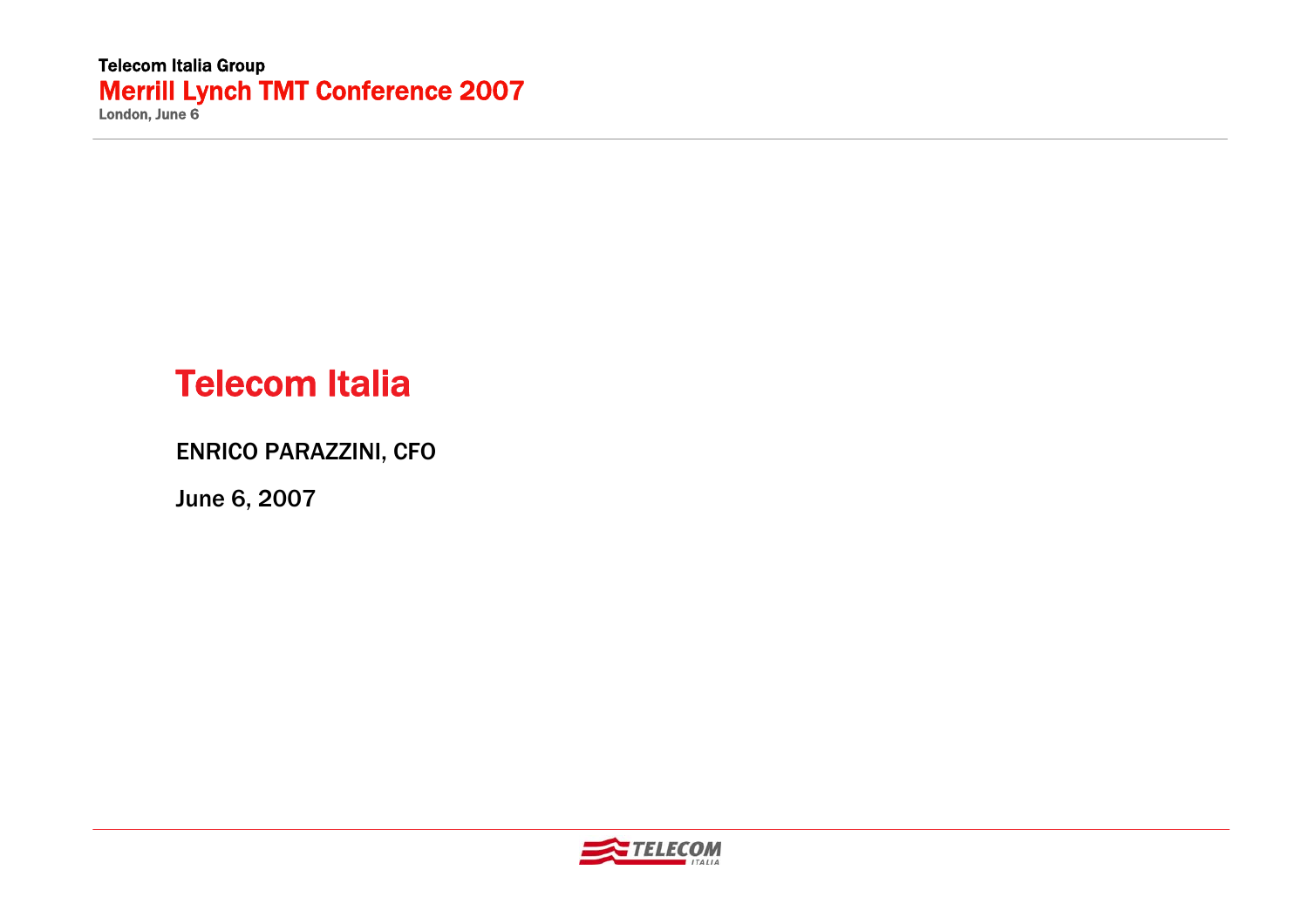# TI Group: key financial results

| $\epsilon$ mln                                                   | 10 '07<br>reported               | <b>YoY</b><br>reported                     | YoY<br>Organic*                           | 2007<br>Organic Target*                                                  | <b>Highlights</b>                                                                                          |
|------------------------------------------------------------------|----------------------------------|--------------------------------------------|-------------------------------------------|--------------------------------------------------------------------------|------------------------------------------------------------------------------------------------------------|
| <b>Revenues</b><br><b>Ebitda</b><br>Ebitda margin<br><b>Ebit</b> | 7,540<br>3,154<br>41.8%<br>1,763 | $+0.8%$<br>$-4.3%$<br>$-2.2pp$<br>$-11.1%$ | $+1.1%$<br>$-3.9%$<br>$-2.2pp$<br>$-6.3%$ | $+1.0\% / +2.0\%$<br>$-2.5$ pp / $-2.0$ pp                               | Group results fully on track with '07 targets'<br>Strengthened competitive position across all<br>business |
| Ebit margin                                                      | 23.4%                            | $-3.1$ pp                                  | $-1.9$ pp                                 | $-3.0$ pp / $-2.5$ pp                                                    | ▶ Strong performance of International Business<br>(+36% organic top line growth yoy)**                     |
| <b>Net Income</b><br>(post minorities)                           | 775                              | $+4.2%$                                    |                                           |                                                                          | $\blacktriangleright$ Industry prime profitability confirmed                                               |
| Capex                                                            | 1,160                            | $+135$                                     |                                           |                                                                          | Investments to maintain the technological<br>leadership in Italy and develop coverage abroad               |
| <b>Net Debt</b>                                                  | 37,182                           | $-0.1$ bln<br>vs. YE '06                   |                                           | Net Debt/Ebitda<br>$3x$                                                  | Deleveraging process as a priority                                                                         |
|                                                                  |                                  |                                            |                                           | After the cash out of €669 mln for the<br><b>AOL Germany acquisition</b> |                                                                                                            |

*\* Excluding changes in consolidation area, exchange rate impact and other non organic items*

*\*\* Aggregate figures of European Projects, Brazil mobile and Bolivia*

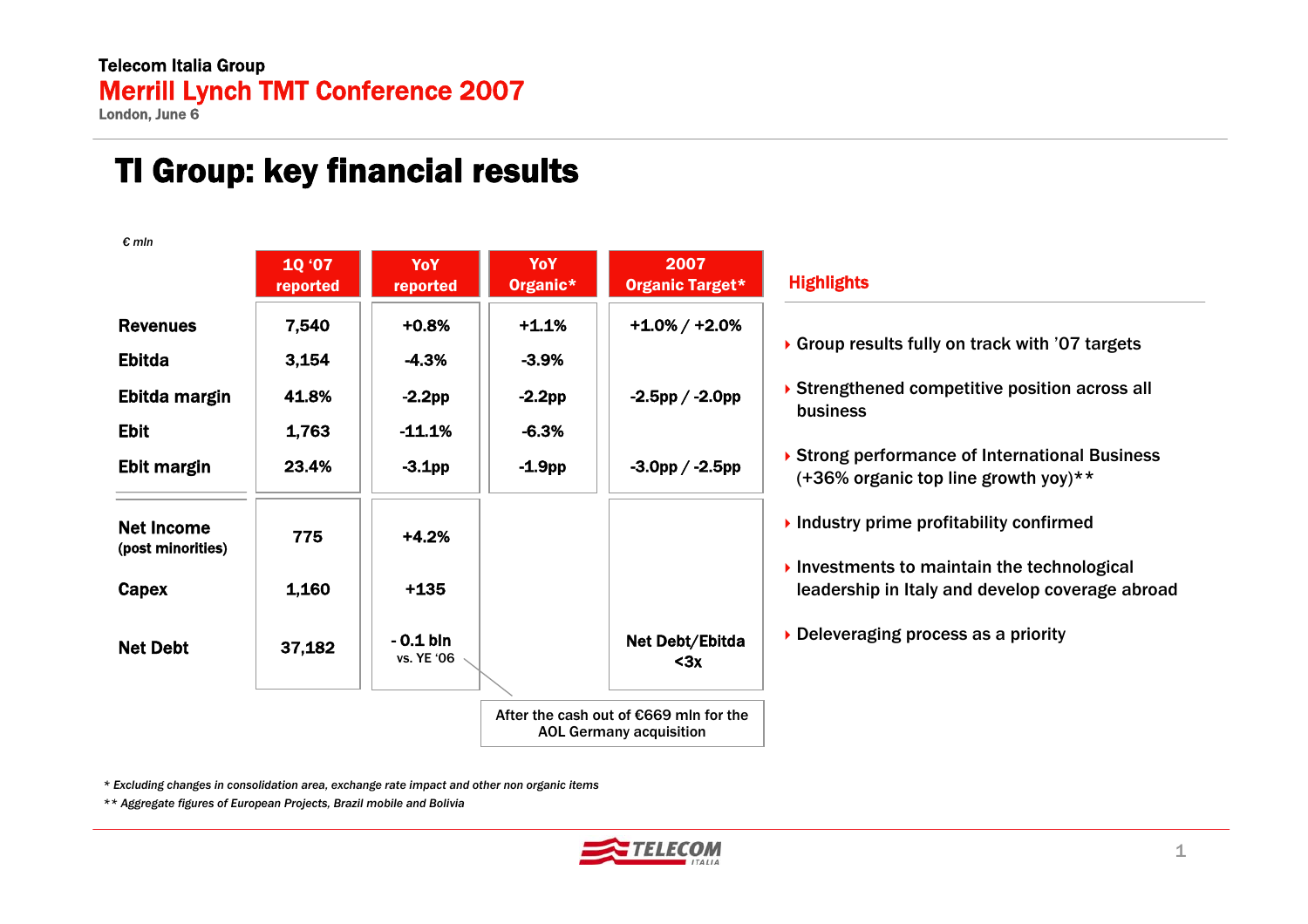#### Telecom Italia Group Merrill Lynch TMT Conference 2007

London, June 6

### Debt structure as of March 31, 2007



#### Maturities and risk management

- $\blacktriangleright$ € 6.7 bln liquidity position plus further € 6.5 bln committed unfunded bank lines grant sure and ample treasury margin and allow full flexibility for future funding
- ٠ Average bond maturity: 8.47 years
- $\blacktriangleright$ Fixed rate portion on debt approximately 70%
- ٠ Around 38% of outstanding bonds is denominated in USD and GBP and is fully hedged

*(1) Including € 1,289 mln of IAS adj of which € 404 mln on bonds*

*(2) Liquidity Nominal Position, represented by cash and marketable securities stands at € 6.7 bn*

(\*) including the current portion of non current liabilities (maturing within 12 months) for  $\epsilon$  5,455 mln (of which bonds  $\epsilon$  4,154 mln and other  $\epsilon$  1,301 mln)

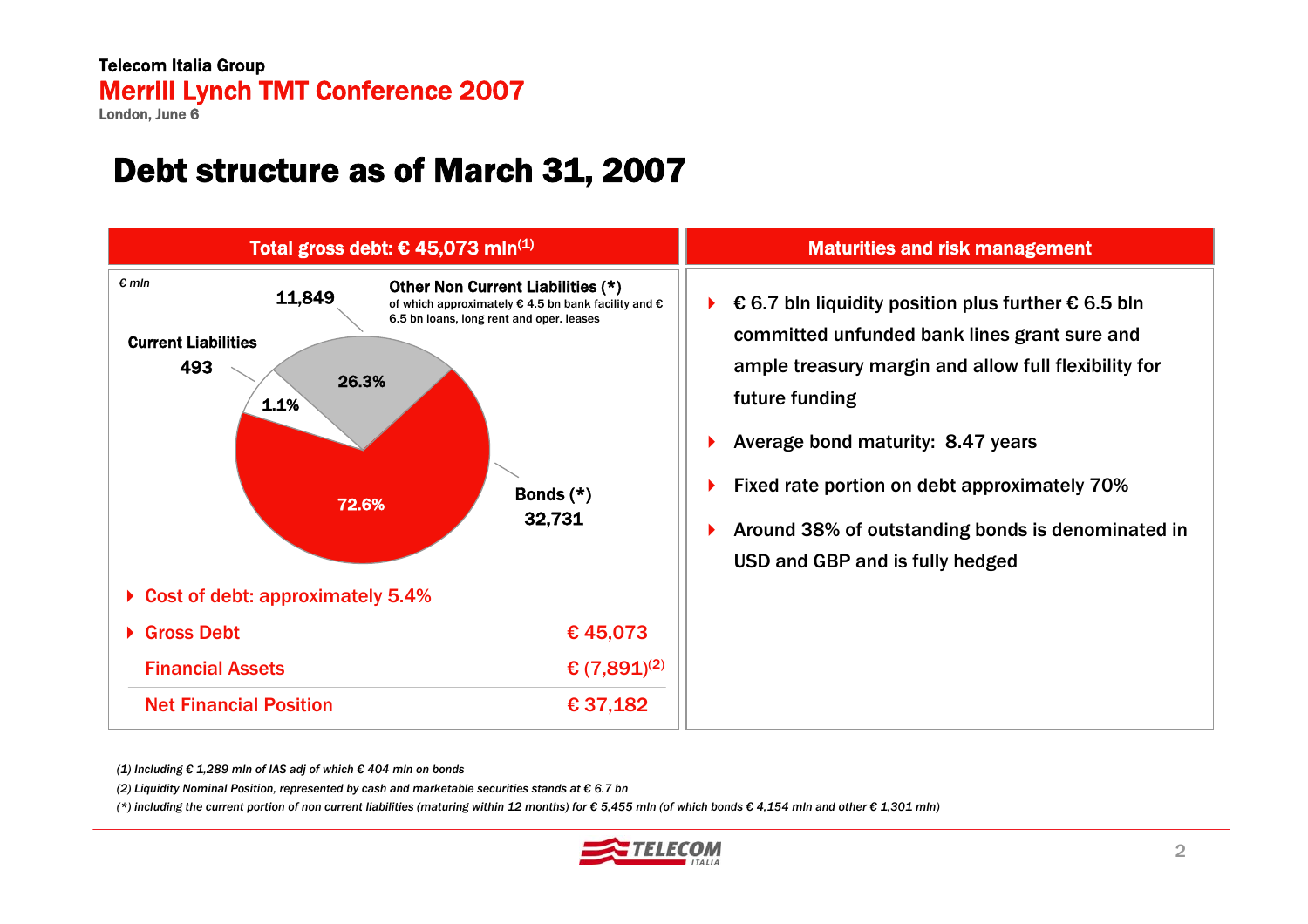### Medium-long term debt Maturity Profile as of March 31, 2007



(1) € 43,322 mln is the nominal amount of outstanding medium-long term debt; by adding IAS adjustments (€ 1,145 mln), deferred incomes "AVEA" (€ 113 mln) and current liabilities (€ 493 mln), the gross debt *figure of € 45,073 mln is reached.*

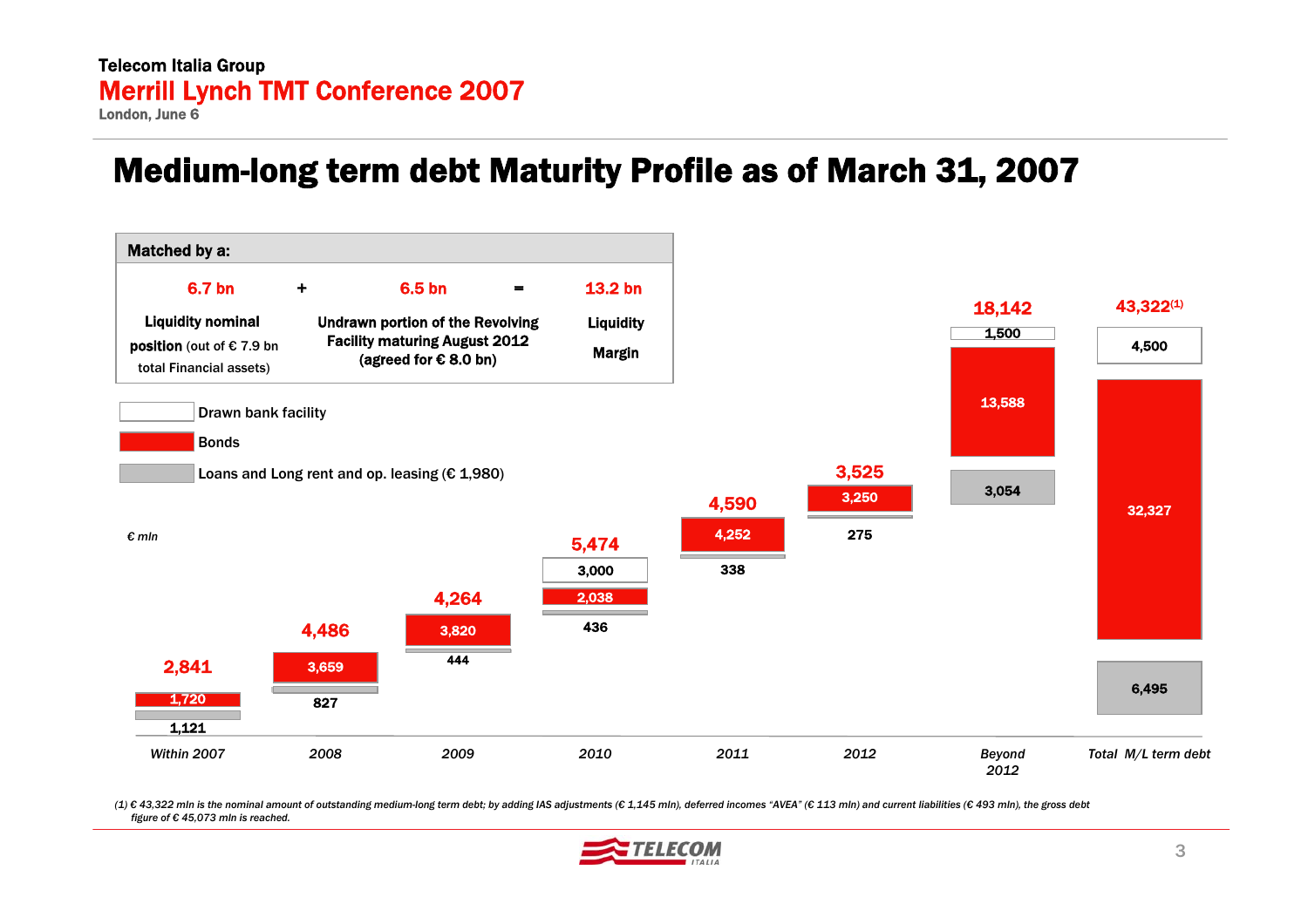# Telecom Italia

RICCARDO RUGGIERO, CEO

June 6, 2007

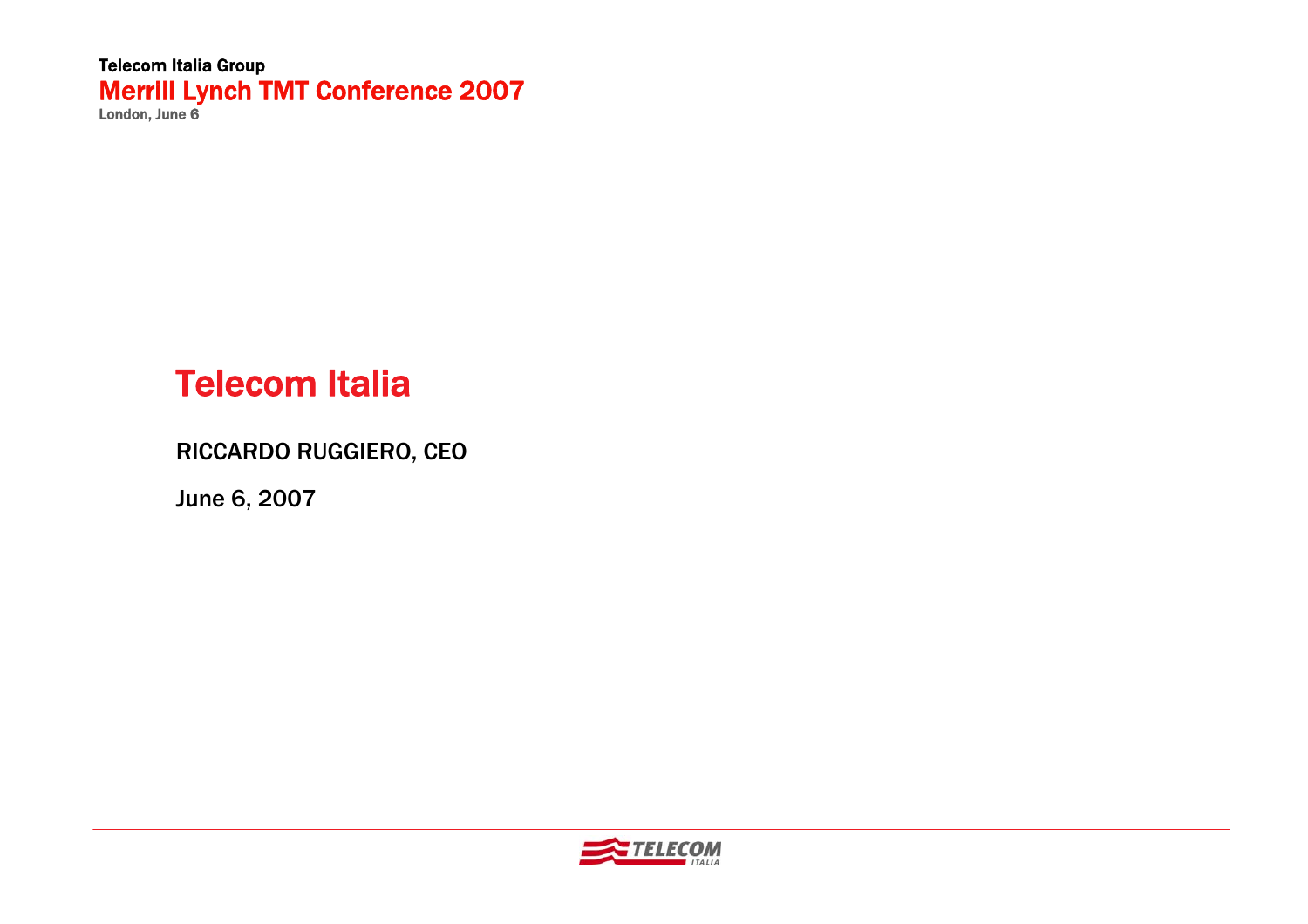

- ▶ Domestic Strategic Guidelines
- ▶ International Strategic Guidelines
	- European BroadBand
	- ▶ TIM Brasil
- ▶ 2007 Targets

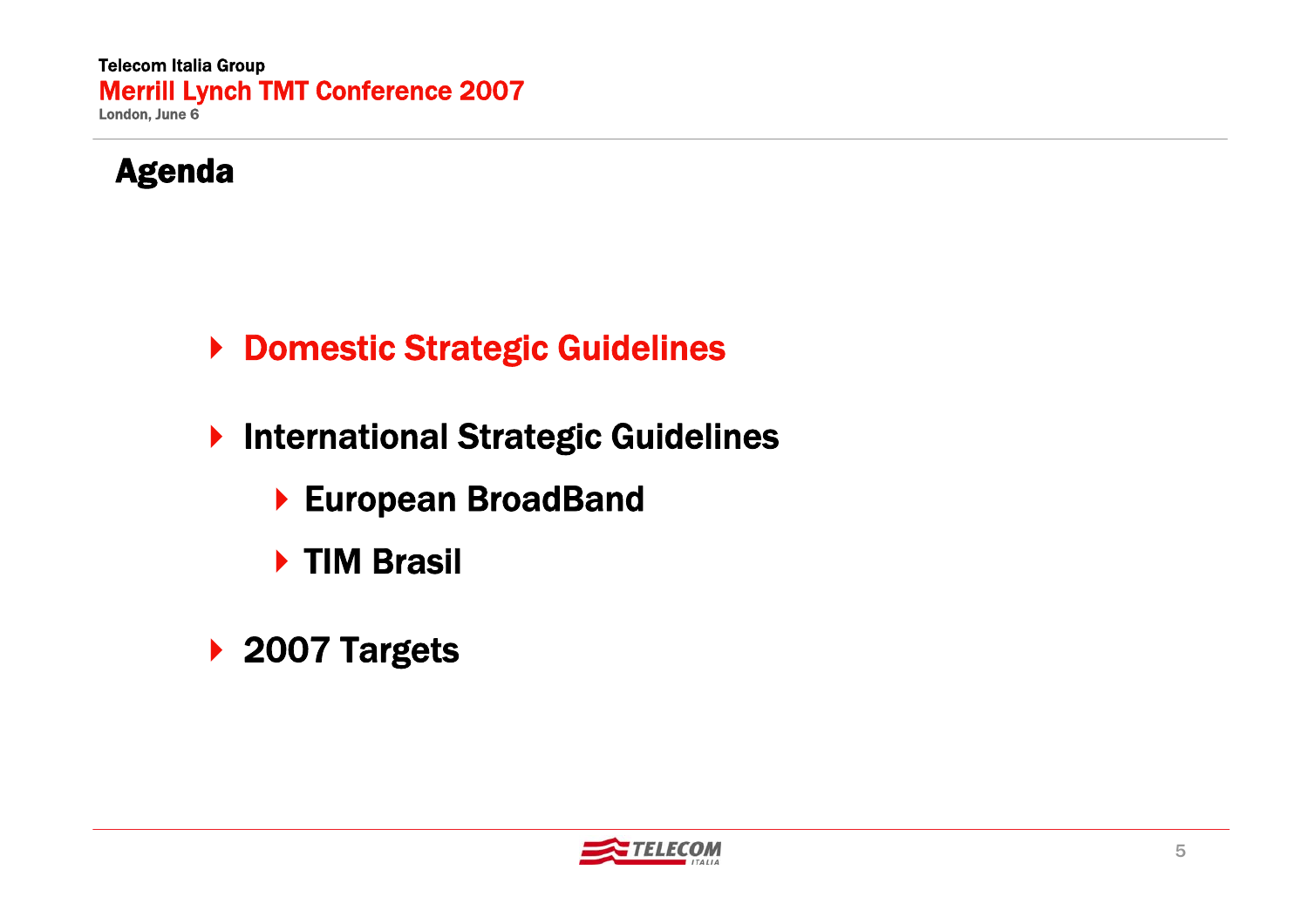# Market trend and TI Strategic "musts"

- $\blacktriangleright$  Pure TLC market is slightly increasing due to the rise in Mobile and broadband market
- **Margins erosion** due to price competition and technological discontinuities
- ▶ Opportunities for "Pure TLC" Operators in adjacent markets (eg. pay-TV, ICT)
- Local Regulatory Authorities future decision to influence TLC's industry evolution (i.e.: NGN, Net Neutrality)

#### Market trend **TI Group strategic guidelines**

- ▶ Focus to maintain domestic core business
- Growth in international emerging markets
- Growth in innovative/adjacent markets (eg. pay-TV, ICT)
- $\blacktriangleright$  Industrial alliances to achieve scale
- ▶ Negotiation with Local Regulatory Authorities on network access transparency and evolution (NGN)

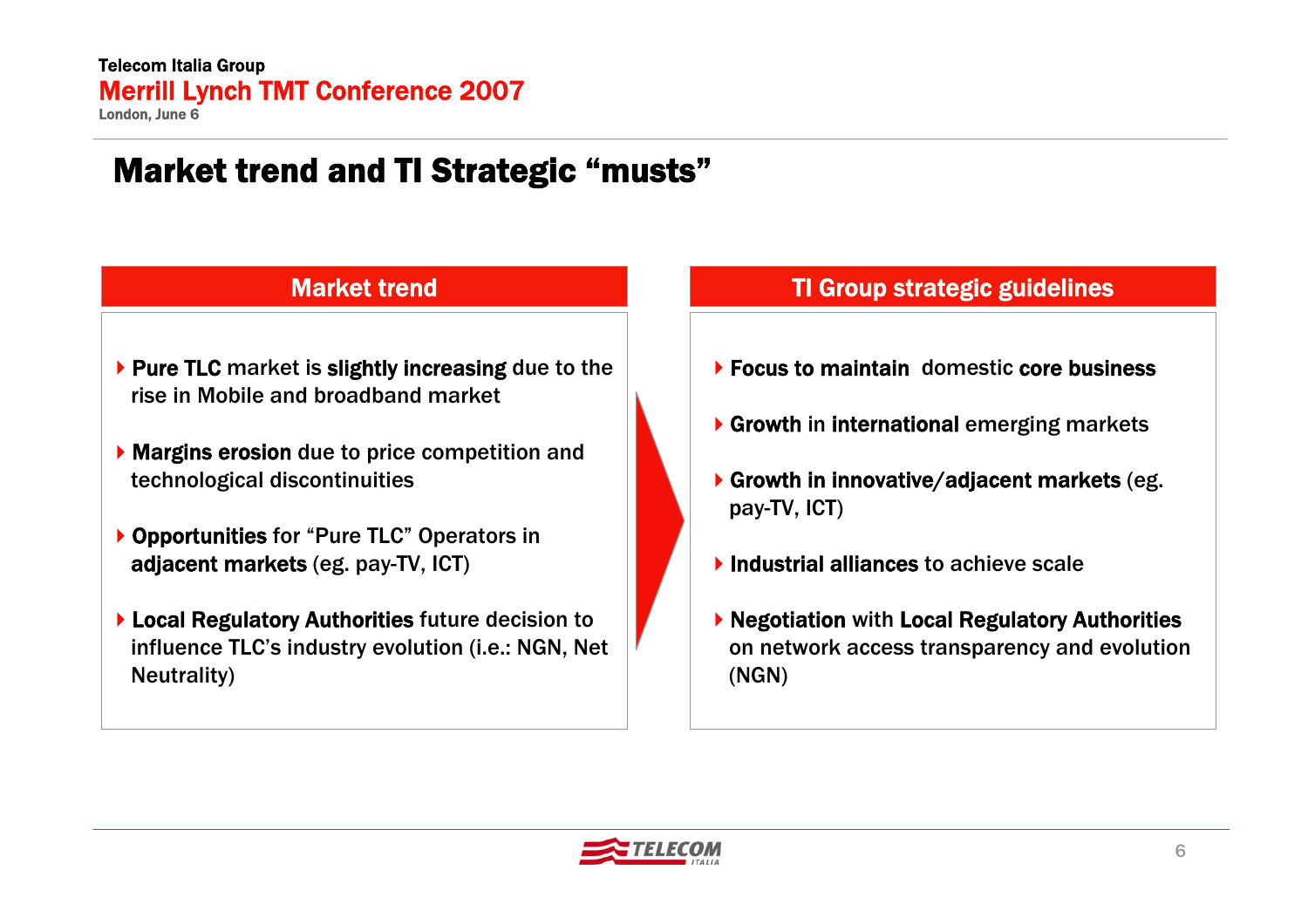#### Maintain Domestic Leadership through Innovation and Convergence

| <b>Fixed</b><br>▶ Focus on volume and value<br>$\blacktriangleright$ Increase Broadband penetration<br>Maintain customers on fixed network<br>developing:<br>If flat and all inclusive $2/3$ play offers for<br>consumers<br>integrated solutions for business<br>customers<br>$\triangleright$ Winback and retention on traffic and access<br>Develop Innovative ICT and IPTV services | <b>Mobile</b><br>▶ Volume and Value Strategy<br>$\blacktriangleright$ Market and offers segmentation<br>▶ 3G/High Speed innovation and development<br>in order to drive VAS growth<br>▶ Push on Flat and Post-Paid offers |
|-----------------------------------------------------------------------------------------------------------------------------------------------------------------------------------------------------------------------------------------------------------------------------------------------------------------------------------------------------------------------------------------|---------------------------------------------------------------------------------------------------------------------------------------------------------------------------------------------------------------------------|
|                                                                                                                                                                                                                                                                                                                                                                                         | <b>Convergence</b>                                                                                                                                                                                                        |
| Convergence as a distinctive factor in market positioning<br><b>Convergent offers:</b><br>$\triangleright$ integrated voice (product and services)<br>$\triangleright$ convergent fixed-mobile BB<br>integrated messaging and mail<br>integrated content                                                                                                                                |                                                                                                                                                                                                                           |

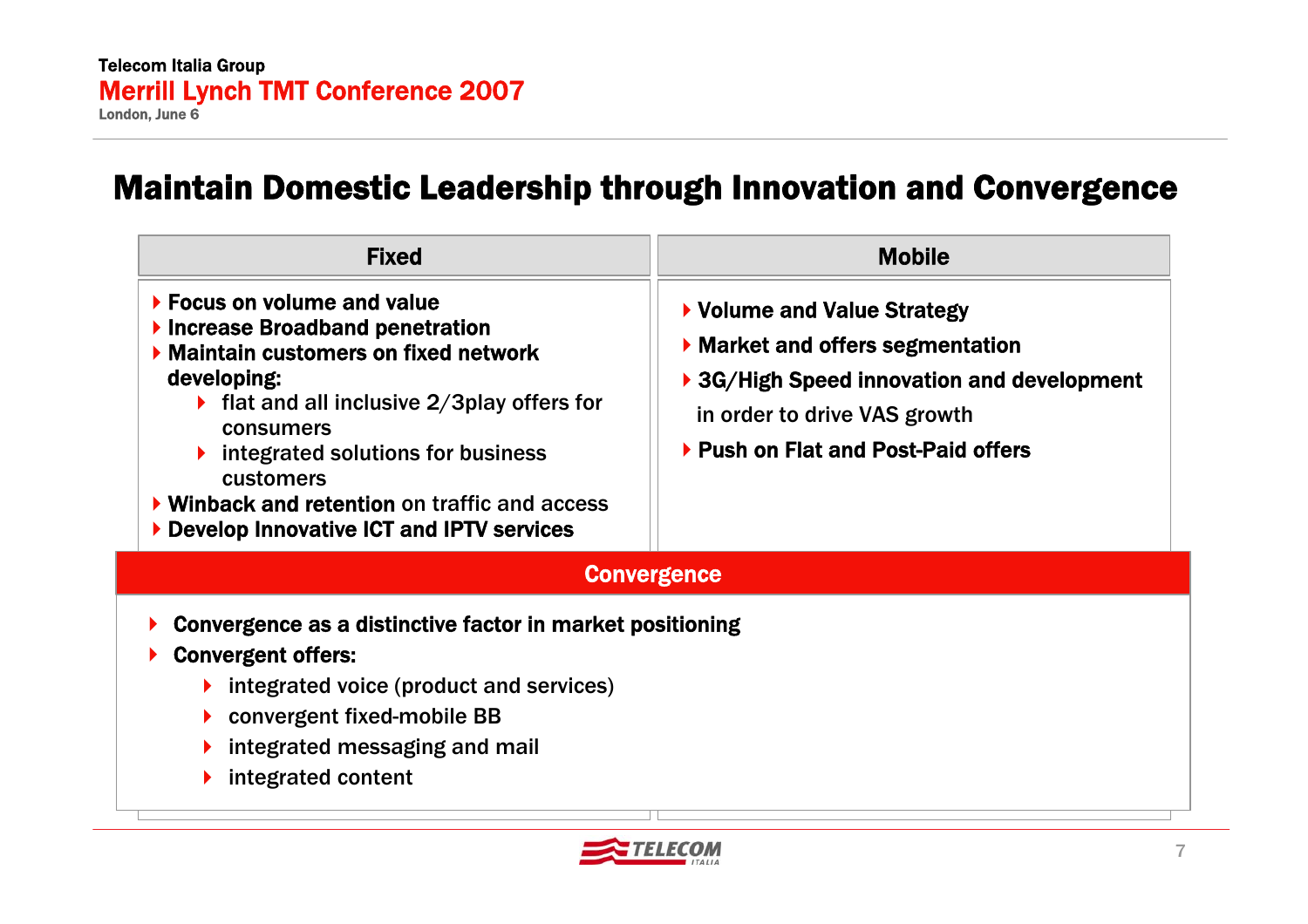#### Telecom Italia Group Merrill Lynch TMT Conference 2007

London, June 6

### Domestic fixed: BB market trends and TI positioning



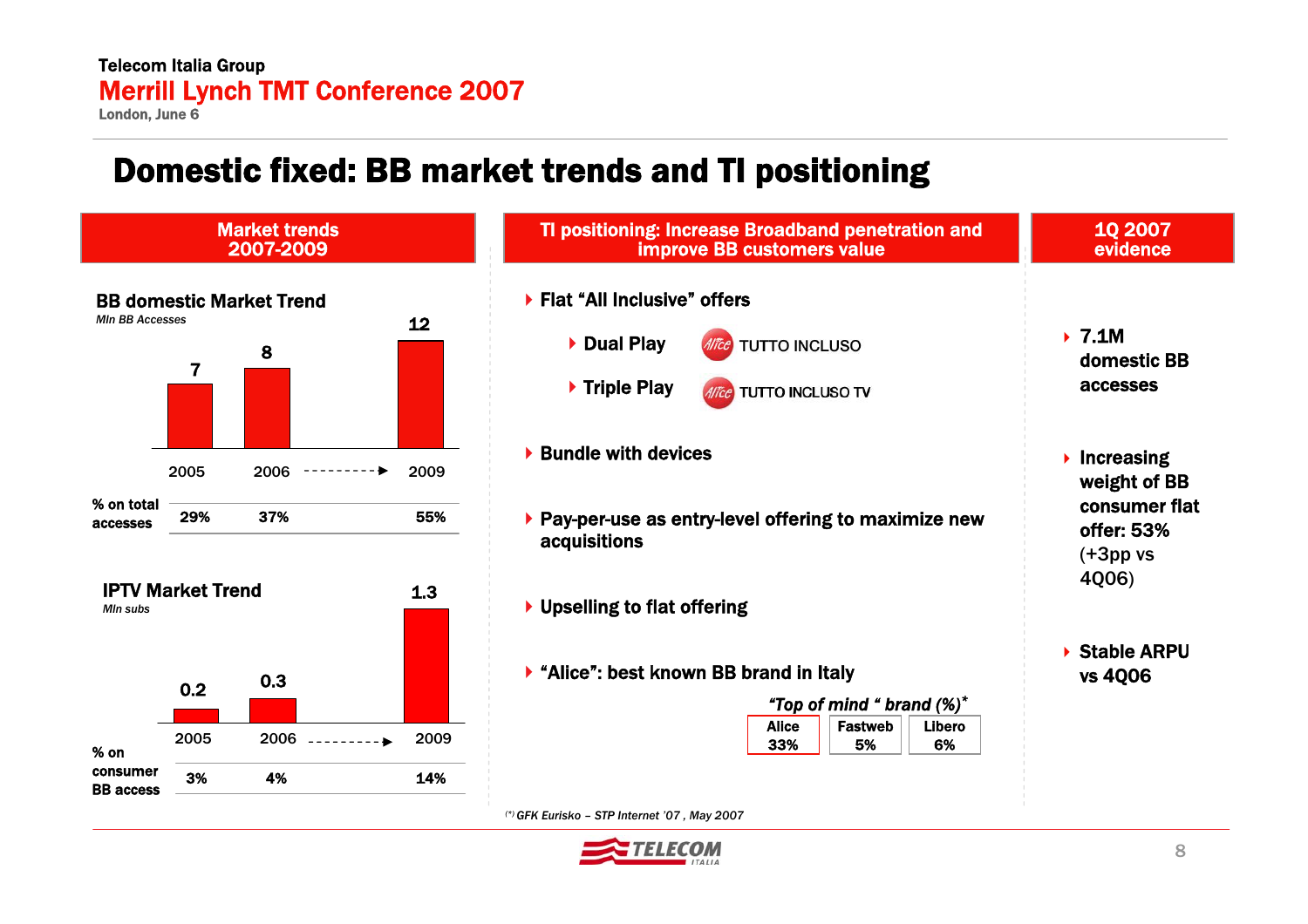#### Telecom Italia Group Merrill Lynch TMT Conference 2007

London, June 6

# Domestic fixed: Voice market trend and TI Positioning



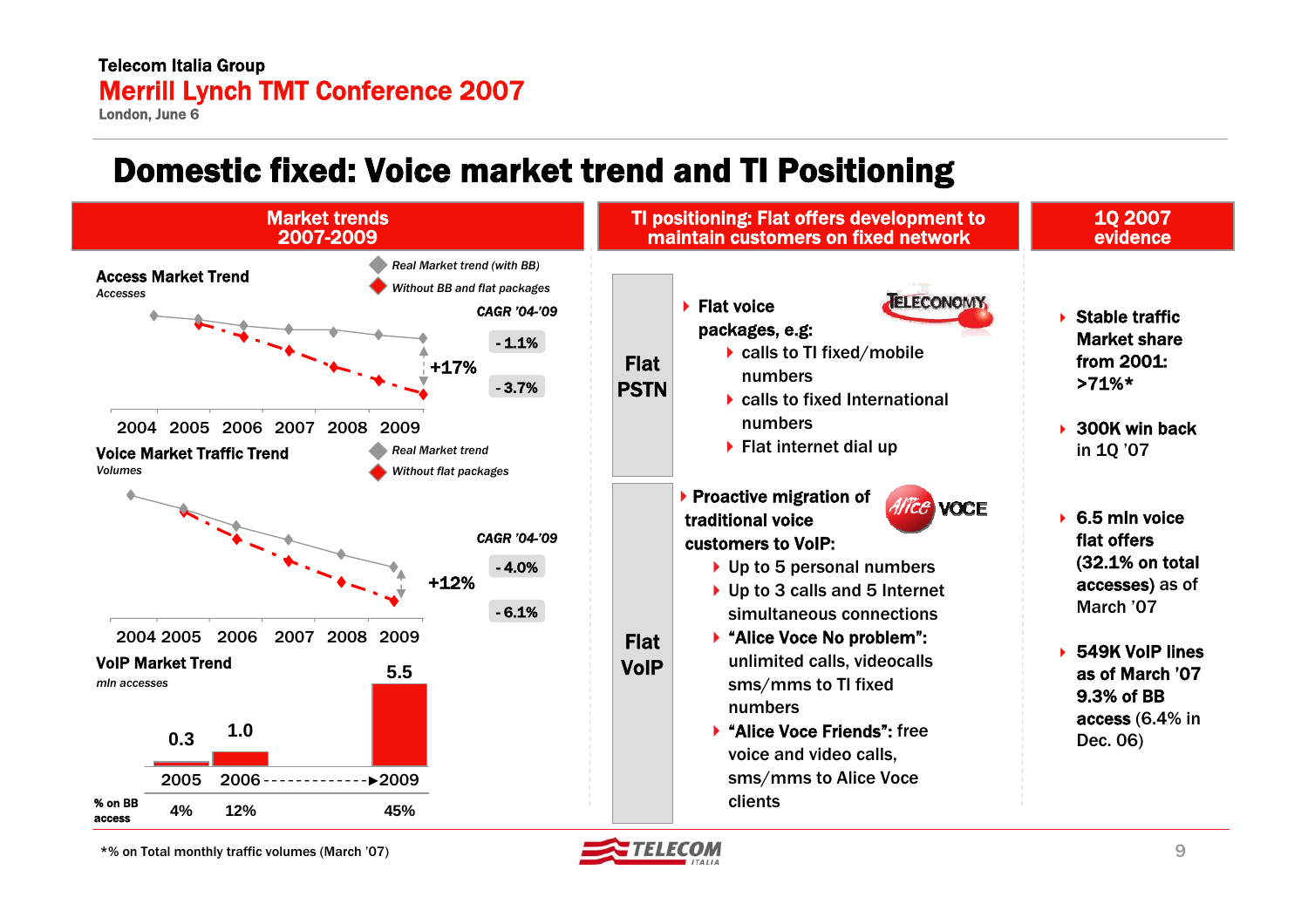# Domestic mobile: market trends and TI positioning

TIM Customer base as of March 2007: 33.6 mln lines $\blacktriangleright$  Market share: 40.4%

| <b>Market trends</b><br>2007-2009                                                     | <b>TI domestic mobile</b><br>positioning                                                                        | <b>10 2007</b><br>evidence                                                                                                                                                                                                                                                  |  |  |  |
|---------------------------------------------------------------------------------------|-----------------------------------------------------------------------------------------------------------------|-----------------------------------------------------------------------------------------------------------------------------------------------------------------------------------------------------------------------------------------------------------------------------|--|--|--|
|                                                                                       | ▶ Focus on high-end segments                                                                                    | ▶ 22% gross adds are postpaid<br>▶ >400k incremental UMTS customers<br>▶ 4.7 mln UMTS lines reached, 14% penetration                                                                                                                                                        |  |  |  |
| <b>Increasing</b><br>attention on<br>Value &<br><b>Volume</b>                         | <b>Boost voice usage</b>                                                                                        | 错误阻<br>Timtutti<br>▶ Big bundles for postpaid<br><b>compress</b><br>$\blacktriangleright$ Prepaid offers with attractive<br><b>Enuova D. dea TIM</b><br><b>TIM CLUB</b><br>on-net/transparent pricing                                                                       |  |  |  |
|                                                                                       | ▶ Speed-up mobile BB internet                                                                                   | ▶ 20% VAS/Service revenues FY07 target already reached<br>$\triangleright$ increasing contribution of interactive services: 42% of VAS<br>revenues (+3.4 pp yoy)<br>▶ Web Browsing revenues growth: +46.4% yoy                                                              |  |  |  |
| <b>Prices decrease</b><br>mainly driven by<br>regulatory issues<br>("Bersani decree") | $\blacktriangleright$ Leverage elasticity of<br>different segments<br>highlighting the value of<br>transparency | ▶ Outgoing Voice trend $(∆ % You')$<br>2.3%<br>▶ 3.7% net of Bersani decree<br>1.4%<br>revenues<br>+8.8%<br>+6.6%<br>2.3%<br>1.8%<br>$+0.3%$<br>volumes*<br>$-0.3%$<br>Jan<br>Mar<br>Feb<br>Apr<br>$-0.6%$<br>$-0.6%$<br>price*<br>40 06<br>1Q 07<br>* Roaming not included |  |  |  |

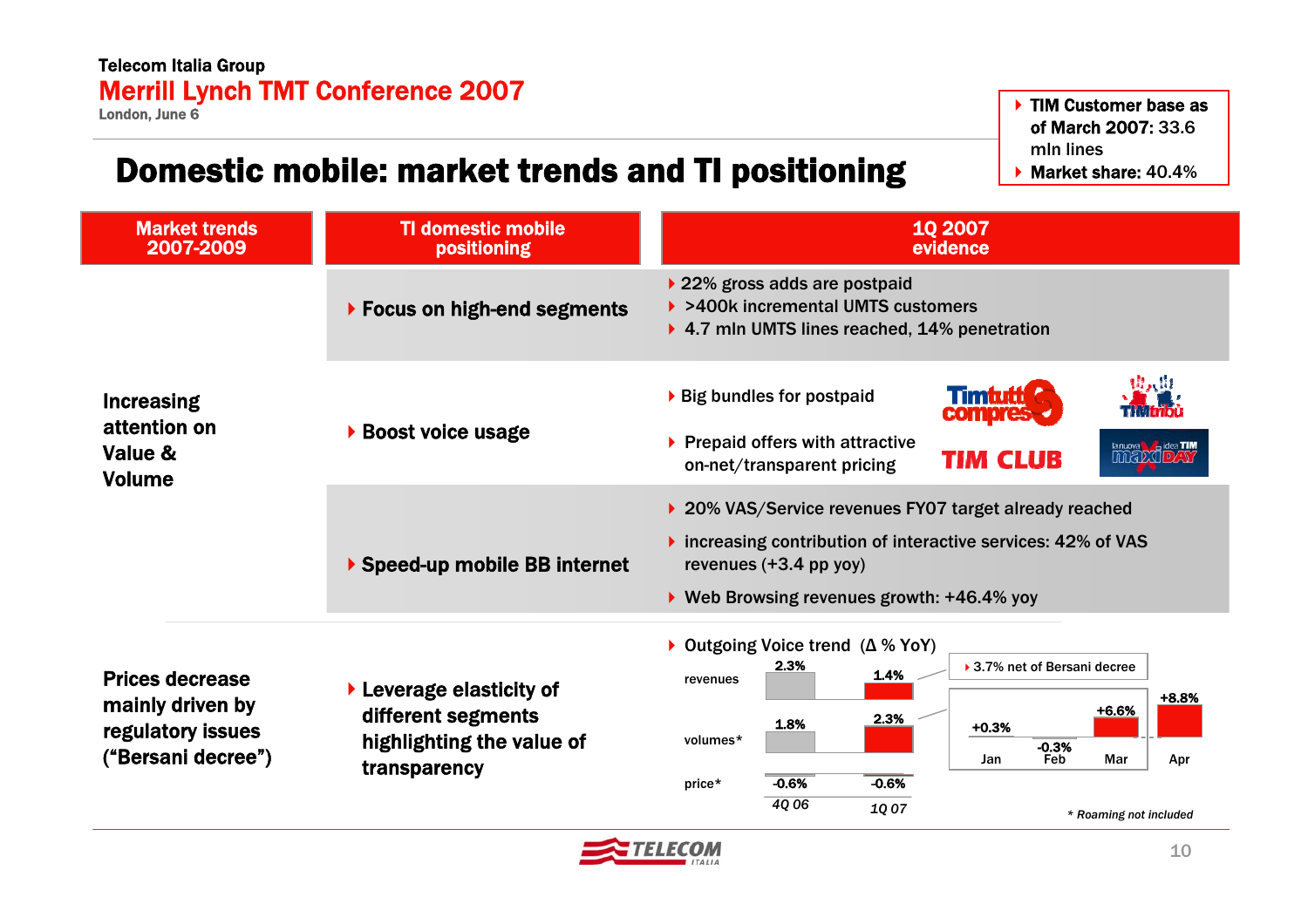#### Domestic mobile: value from transparency in all segments



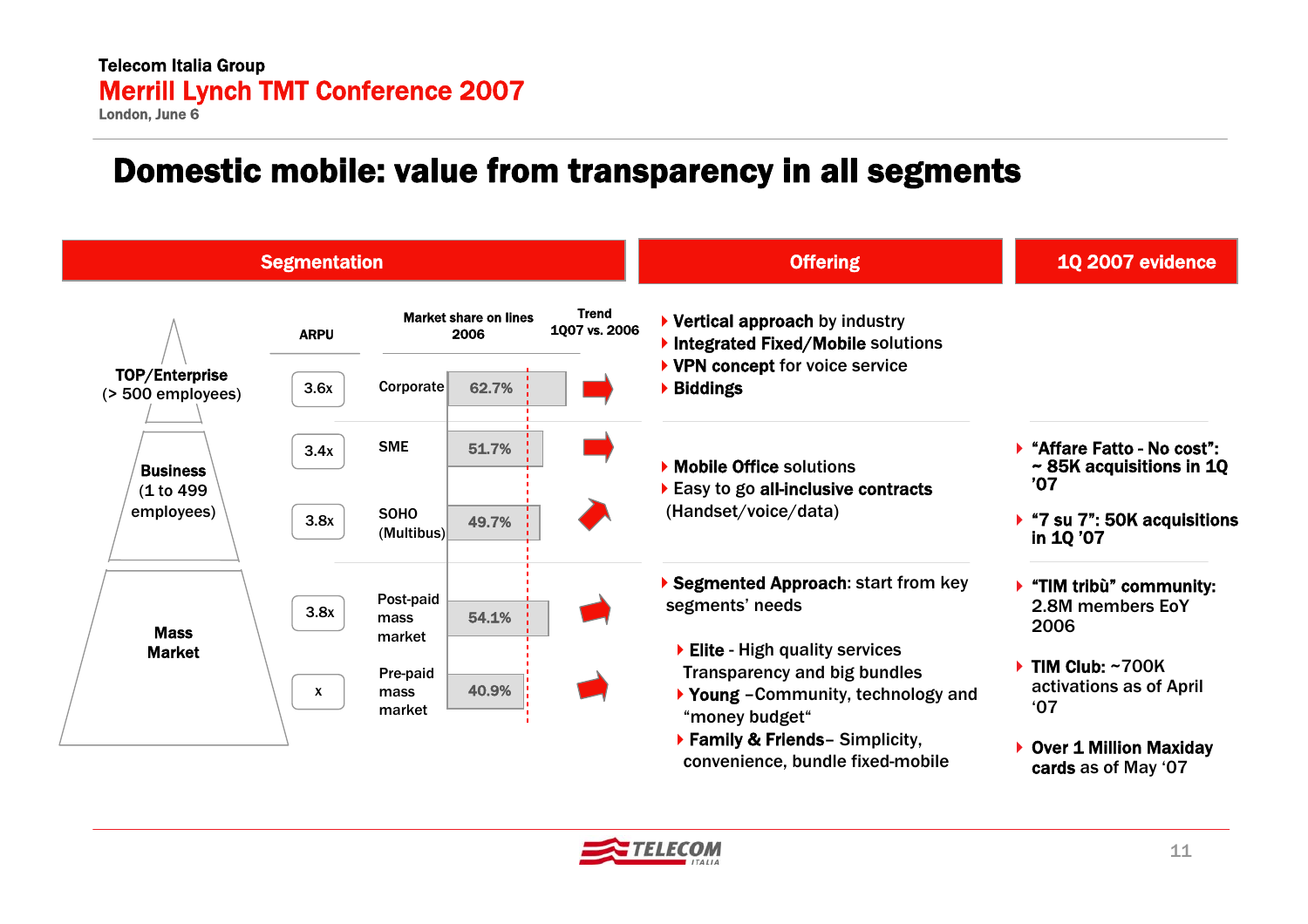# Domestic mobile: 3G/High speed and VAS development

|                                                                                                                                                             | 3G/High speed enablers                                                                                                                                                                                  | <b>VAS Portfolio</b>                                                                                                                                                                                                                                                                                                                         |  |  |
|-------------------------------------------------------------------------------------------------------------------------------------------------------------|---------------------------------------------------------------------------------------------------------------------------------------------------------------------------------------------------------|----------------------------------------------------------------------------------------------------------------------------------------------------------------------------------------------------------------------------------------------------------------------------------------------------------------------------------------------|--|--|
| <b>TI Mobile Network evolution</b>                                                                                                                          | <b>TI Handsets portfolio</b>                                                                                                                                                                            | <b>TI priorities</b>                                                                                                                                                                                                                                                                                                                         |  |  |
| UMTS:<br>$\triangleright$ Up to 384 Kbps<br>▶ Coverage: 77% of<br>population YE '07<br>HSDPA<br>▶ Up to 3.6 Mbps<br>▶ Coverage: 50% of<br>population YE '07 | The most advanced handsets<br>portfolio in the Italian<br>market:<br>▶ 3G models: 34 (vs 32)<br>2G models)<br>▶ HSDPA models: 15<br>▶ PC card models: 4<br>$\triangleright$ Mobile office<br>models: 14 | Speed-up BB mobile internet:<br>▶ Tariff simplification/bundles<br>$\blacktriangleright$ Convergence<br>Internet-like users experience<br>Develop premium & users generated contest:<br>$\blacktriangleright$ Leverage on TI group assets<br>▶ Partnership with media market leaders<br>Everything in One Click<br>Google<br><b>You Tube</b> |  |  |
| DVB-H<br>▶ Coverage: 75% of<br>populations YE '07                                                                                                           | 3.1 M handsets<br>at Summer Dealer<br><b>Convention (May 2007)</b>                                                                                                                                      | "Internet on the move"<br>Google<br>æ,<br>a.Y<br>and much more!<br>Maintain leadership on traditional VAS                                                                                                                                                                                                                                    |  |  |

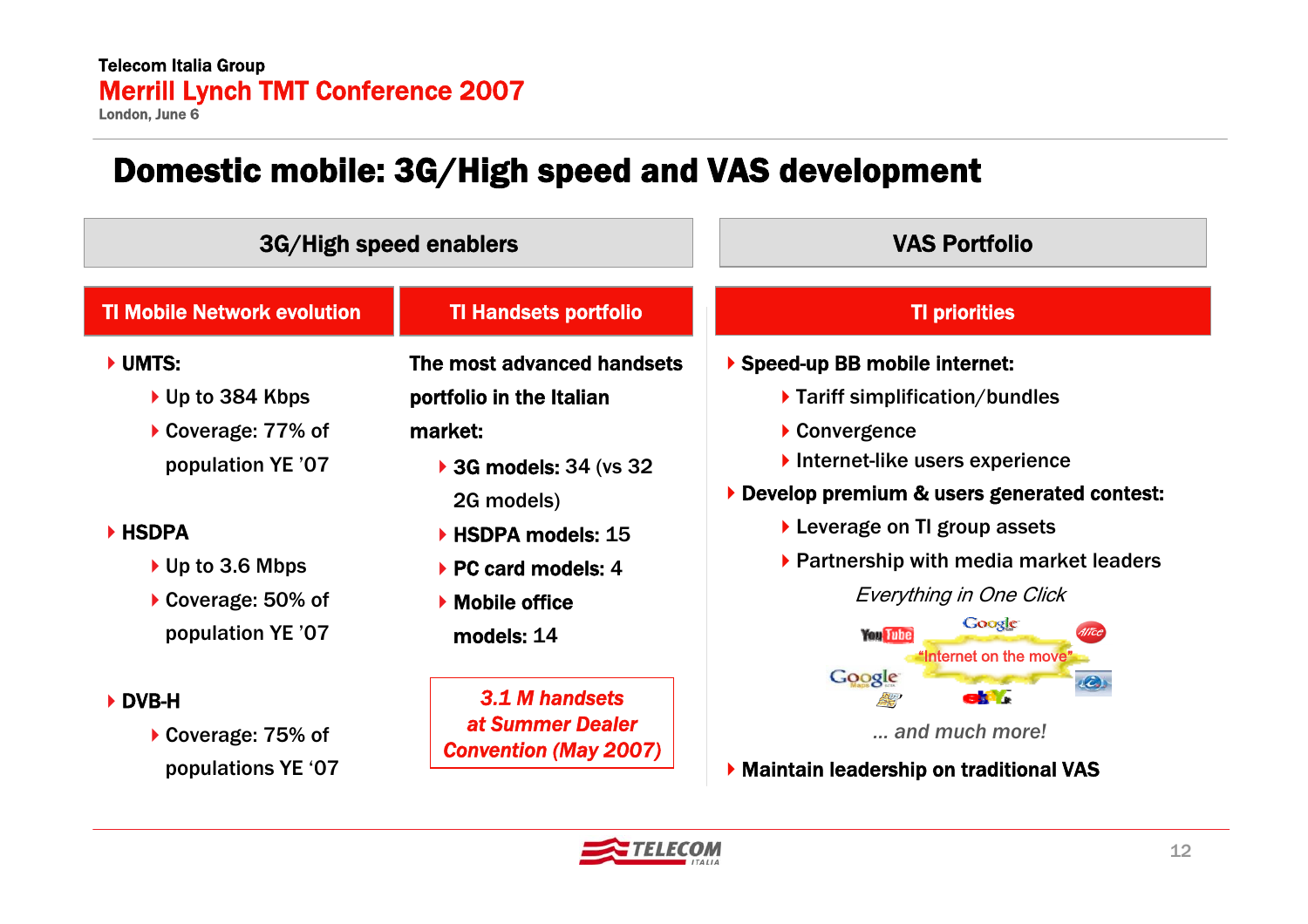#### Telecom Italia Group Merrill Lynch TMT Conference 2007

London, June 6



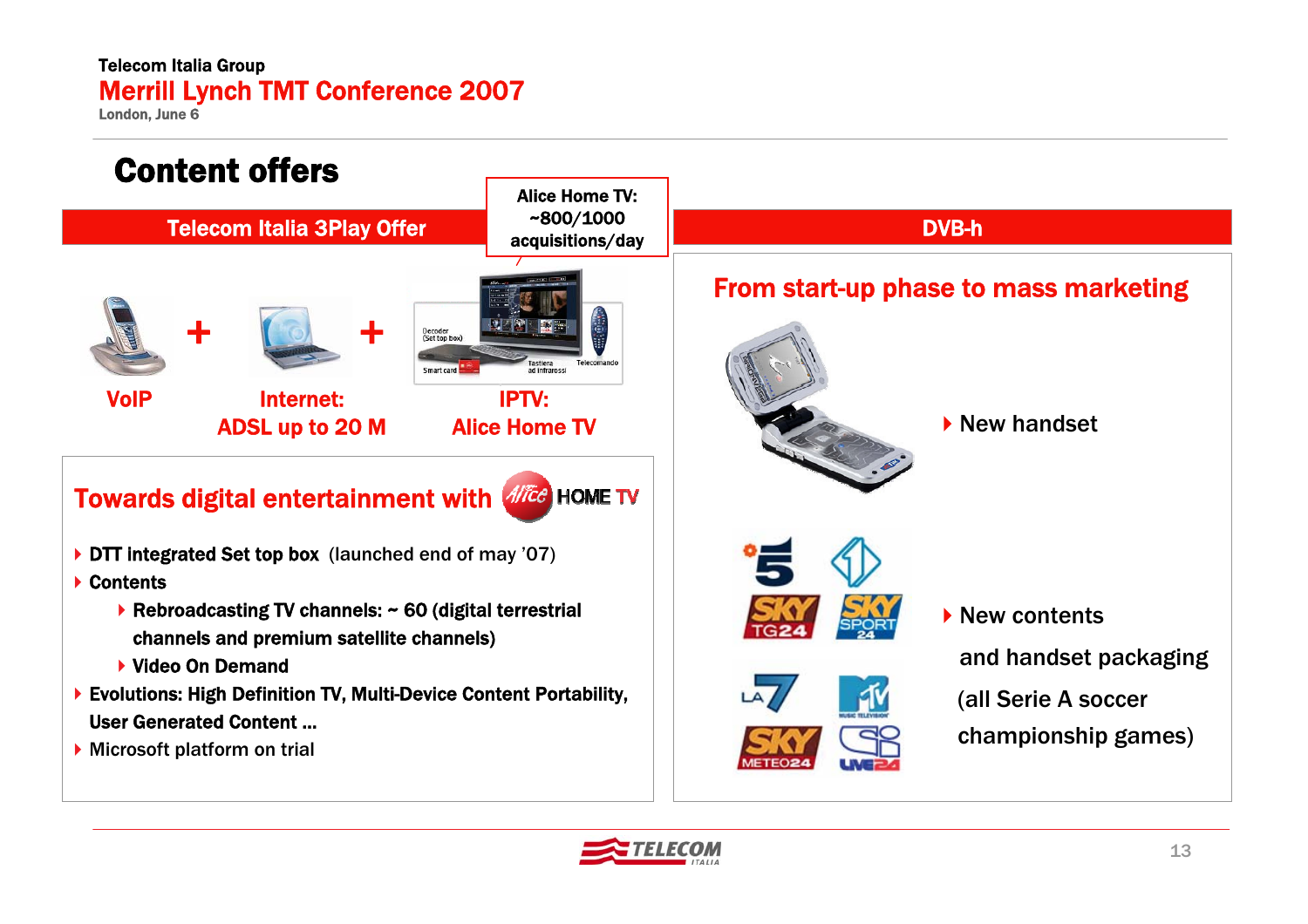### "BB as one market": address fixed BB clients to speed-up mobile BB



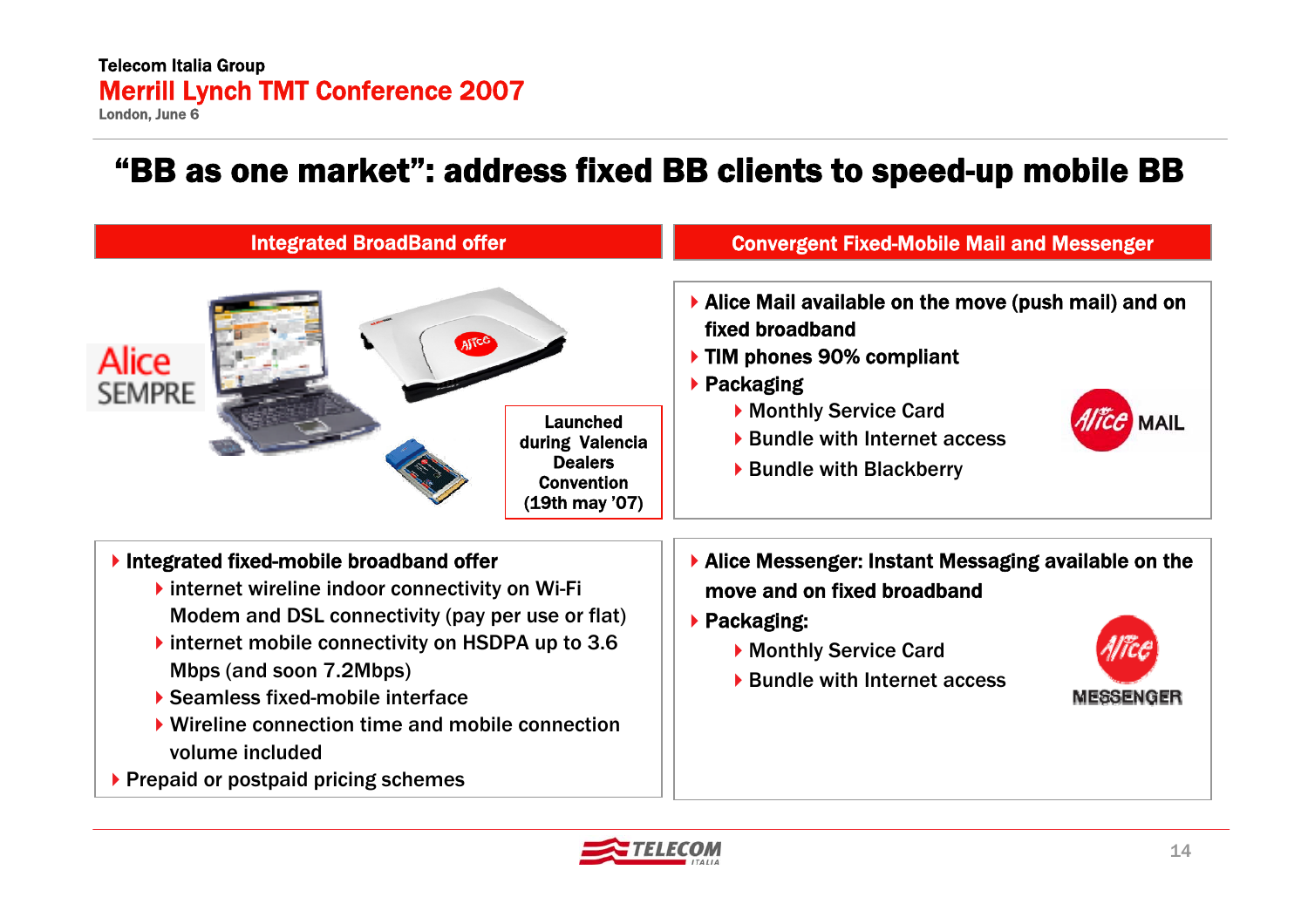Convergent Voice Offer



#### **NUNICA BASIC OFFER**

- ▶ Fixed Voice traffic:
	- ▶ National F2F
	- ▶ International F2F
	- ▶ F2M (towards selected mobile numbers)
- Mobile Voice traffic:
	- ▶ In-door at-home to Fixed
	- **▶ M2F**
	- ▶ M2M on net (towards TIM numbers)

#### UNICA PREMIUM OFFER

- ▶ UNICA Basic Offer
- <sup>→</sup> BroadBand Connection (corded and cordless) up to 20 Mega
- ▶ Dual mode handset *+*

#### $\blacktriangleright$  Pricing schemes

- $\triangleright$  Both flat and pay per use
- ▶ One single price per minute



#### Available from 3Q 2007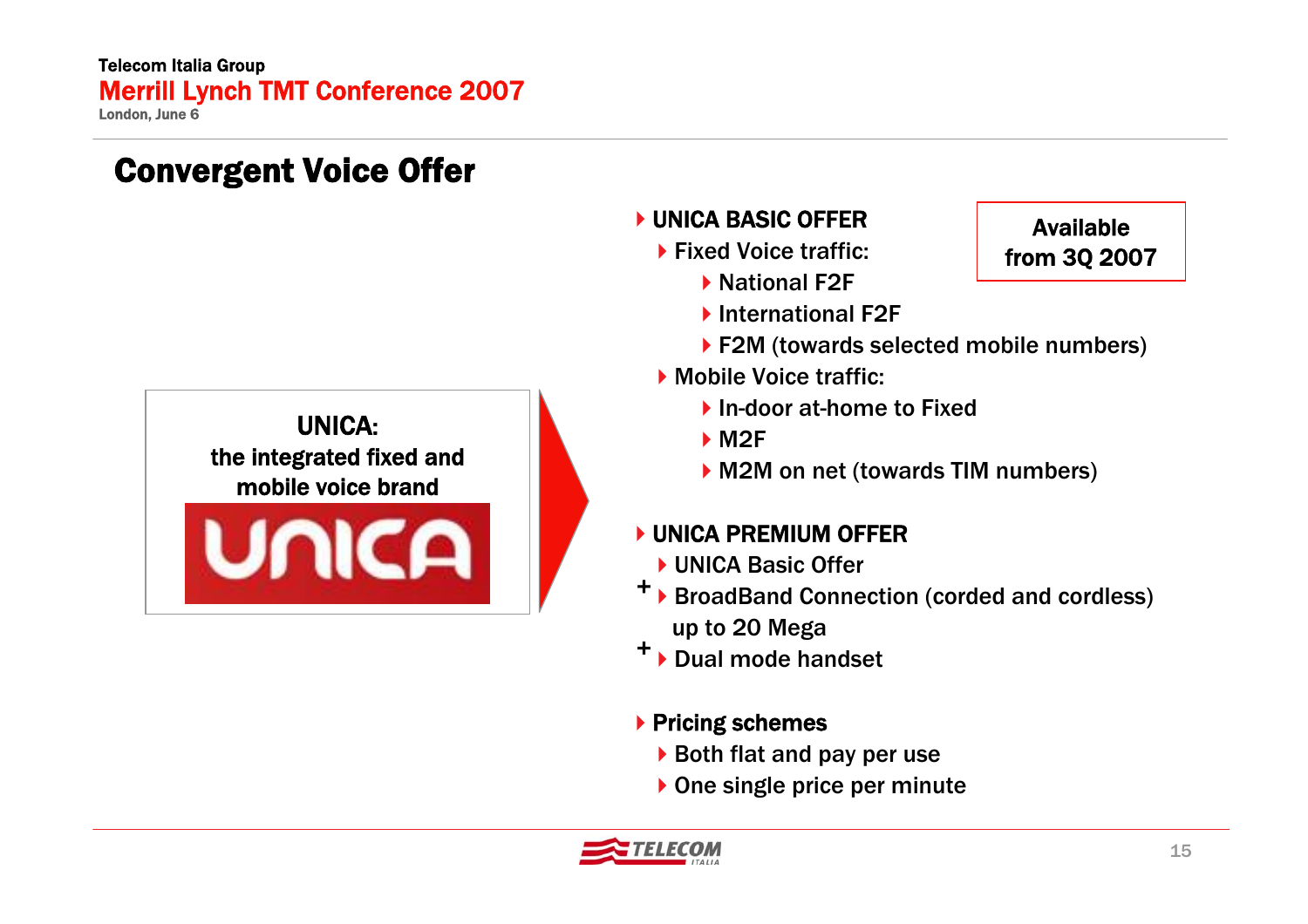### Increase BB Coverage and invest in NGN2 project



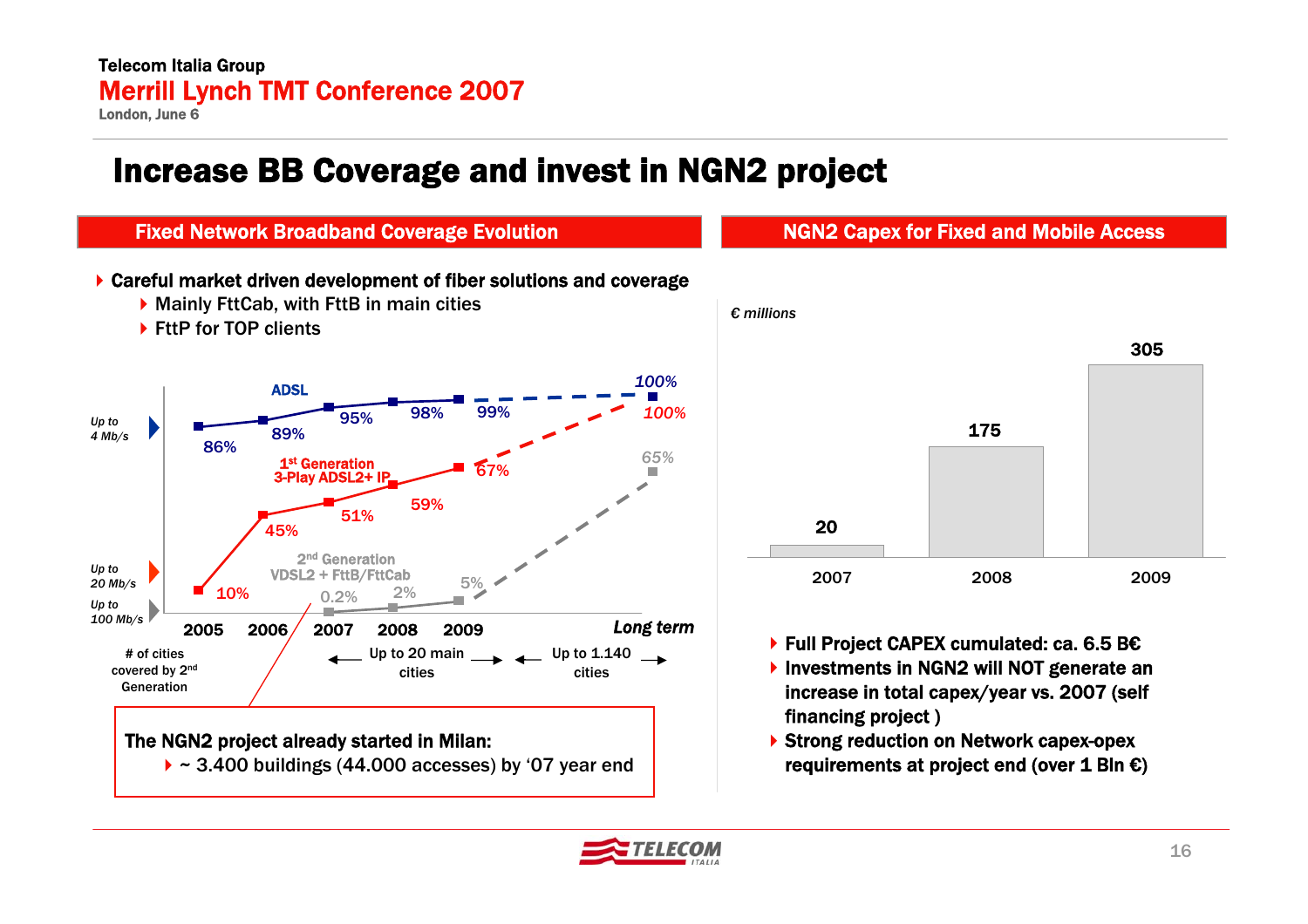# Regulatory update



- $\triangleright$  Full process could require 12/18 months from first public consultation
- **EXTE:** Telecom Italia is under no obligation to finalize talks on the creation of an Access Network Unit
- The chosen shape of the access network unit (accounting separation vs. independent unit) will not affect the regulatory framework evolution

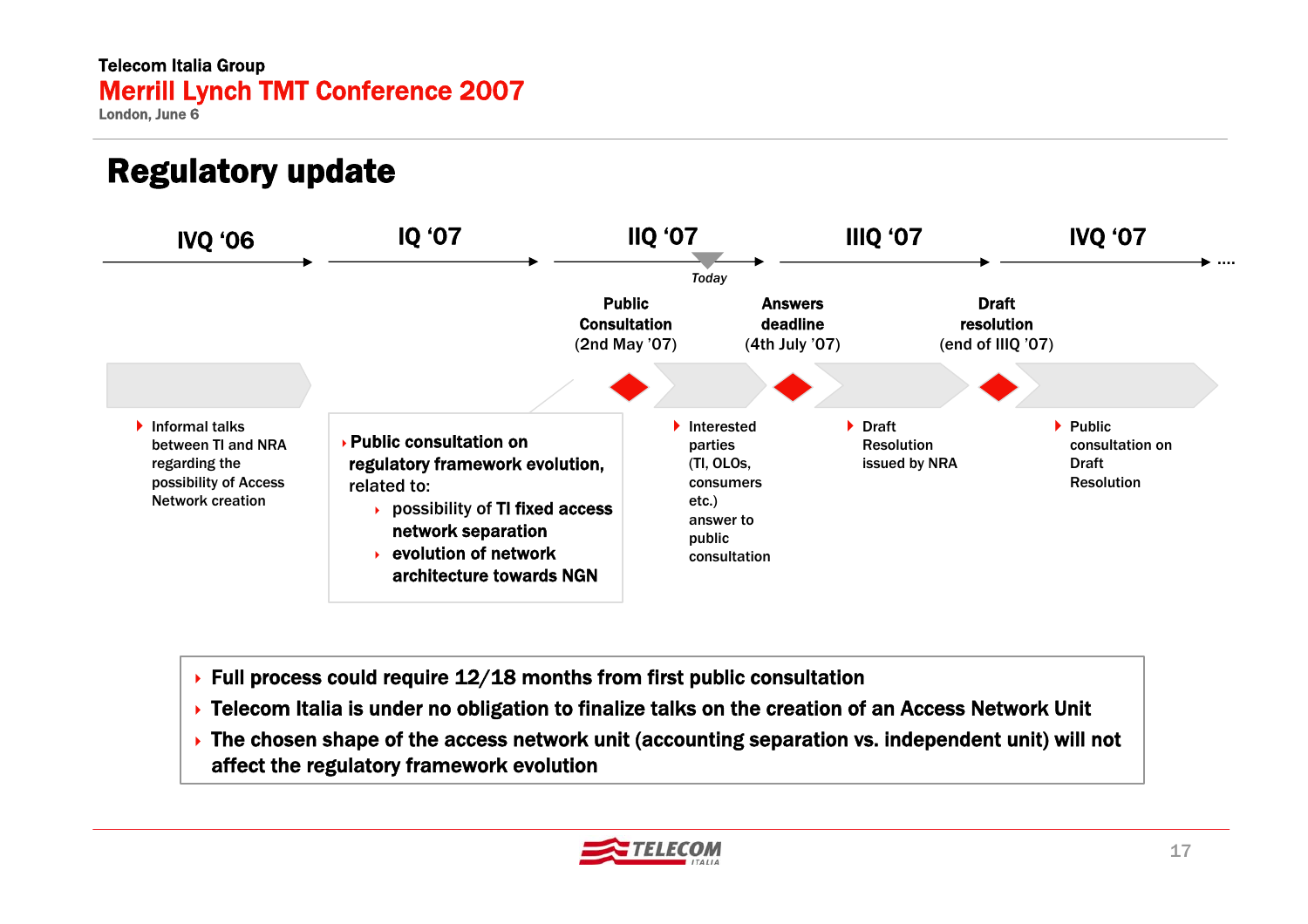

- ▶ Domestic Strategic Guidelines
- ▶ International Strategic Guidelines
	- European BroadBand
	- ▶ TIM Brasil
- ▶ 2007 Targets

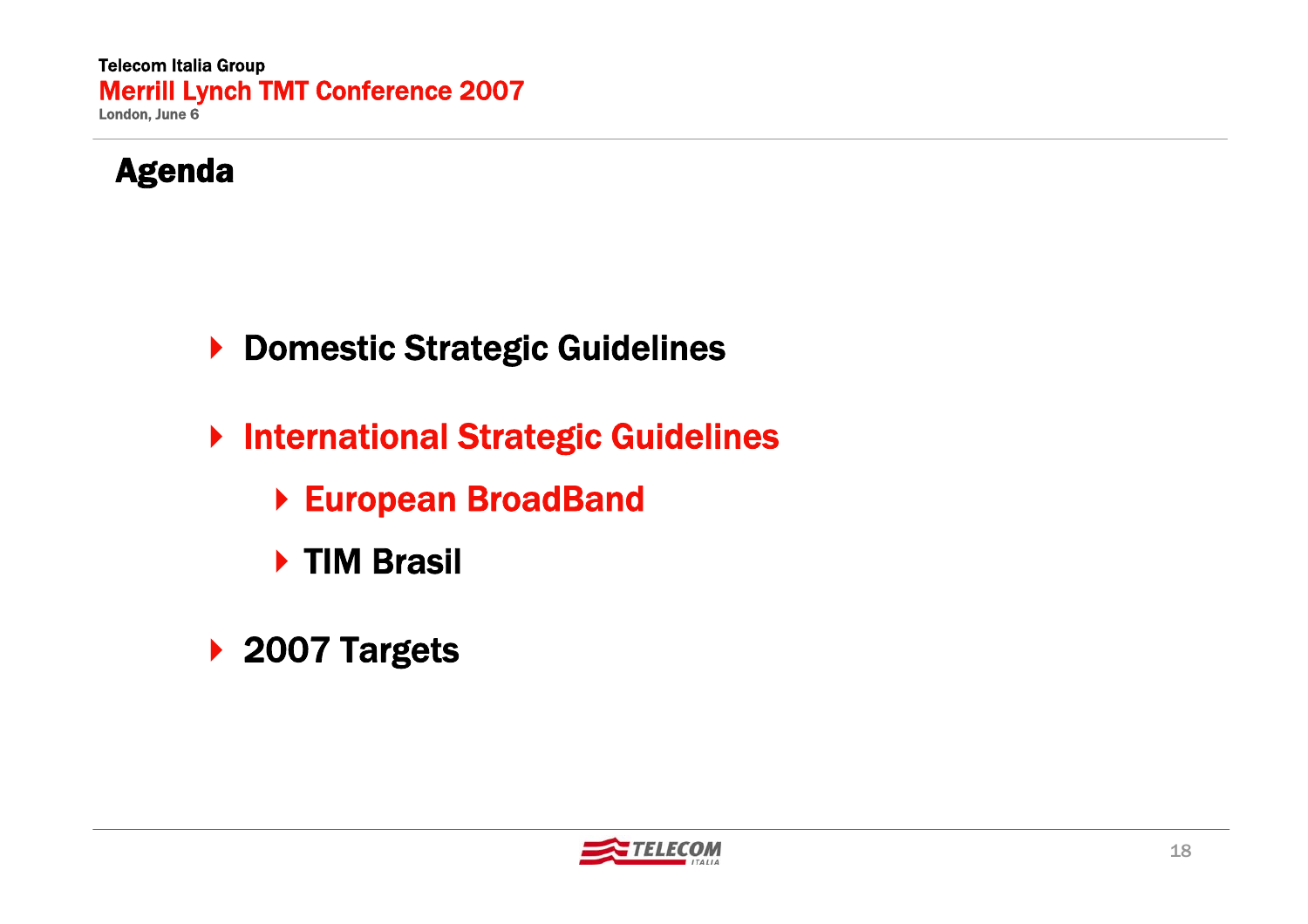### European Broadband: market trends and TI guidelines

European BB portfolio as of March 2007: 3.1 Mln (lines)

- Germany: 2.1 Mln
- ▶ France: 0.8Mln
- ▶ The Netherlands: 0.2 Min

| <b>Market trends</b><br>2007-2009                                                                            | <b>TI strategic guidelines</b>                                                                                                                                     | 10 2007<br>evidence                                                                                                                                                                                                                                                          |
|--------------------------------------------------------------------------------------------------------------|--------------------------------------------------------------------------------------------------------------------------------------------------------------------|------------------------------------------------------------------------------------------------------------------------------------------------------------------------------------------------------------------------------------------------------------------------------|
| <b>Market consolidation</b><br>in main European<br>countries                                                 | Focus on efficiency/effectiveness of existing<br>projects                                                                                                          | Germany: Closing of AOL acquisition (1st)<br>March '07) - No. 2 BB operator in Germany<br>(14% market share)<br>▶ France: industrial turn around to improve<br>quality of services<br>$\blacktriangleright$ The Netherlands: preparing to launch<br>residential retail offer |
| Increase of alternative<br>operator ULL coverage and<br>early stage VDSL/Fiber<br>Network project            | Increase of ULL Coverage via own network<br>deployment and partnerships                                                                                            | Germany: 41% ULL coverage in 1Q '07, on<br>track to meet our 2007 FY target (~60%)<br>▶ France: 44% ULL coverage in 1Q 07,<br>reaching our original 2007 FY target.                                                                                                          |
| Diffusion of dual and triple<br>play offers and development<br>of Fixed - Mobile<br><b>Convergent offers</b> | ▶ Continuous Portfolio innovation with Dual/Triple<br><b>Play offers</b><br>Launch of convergent offers through MVNOs<br>Development of MNCs services on Corporate | Germany: MVNO offer launched with $\sim$<br>30K customers as of May '07<br>$\triangleright$ France: triple-play offer launch (March<br>12th), leveraging on agreement with<br>Canal+                                                                                         |
|                                                                                                              | segment, leveraging on TI international<br>capabilities and infrastructure                                                                                         | Investigating MVNO option in France                                                                                                                                                                                                                                          |

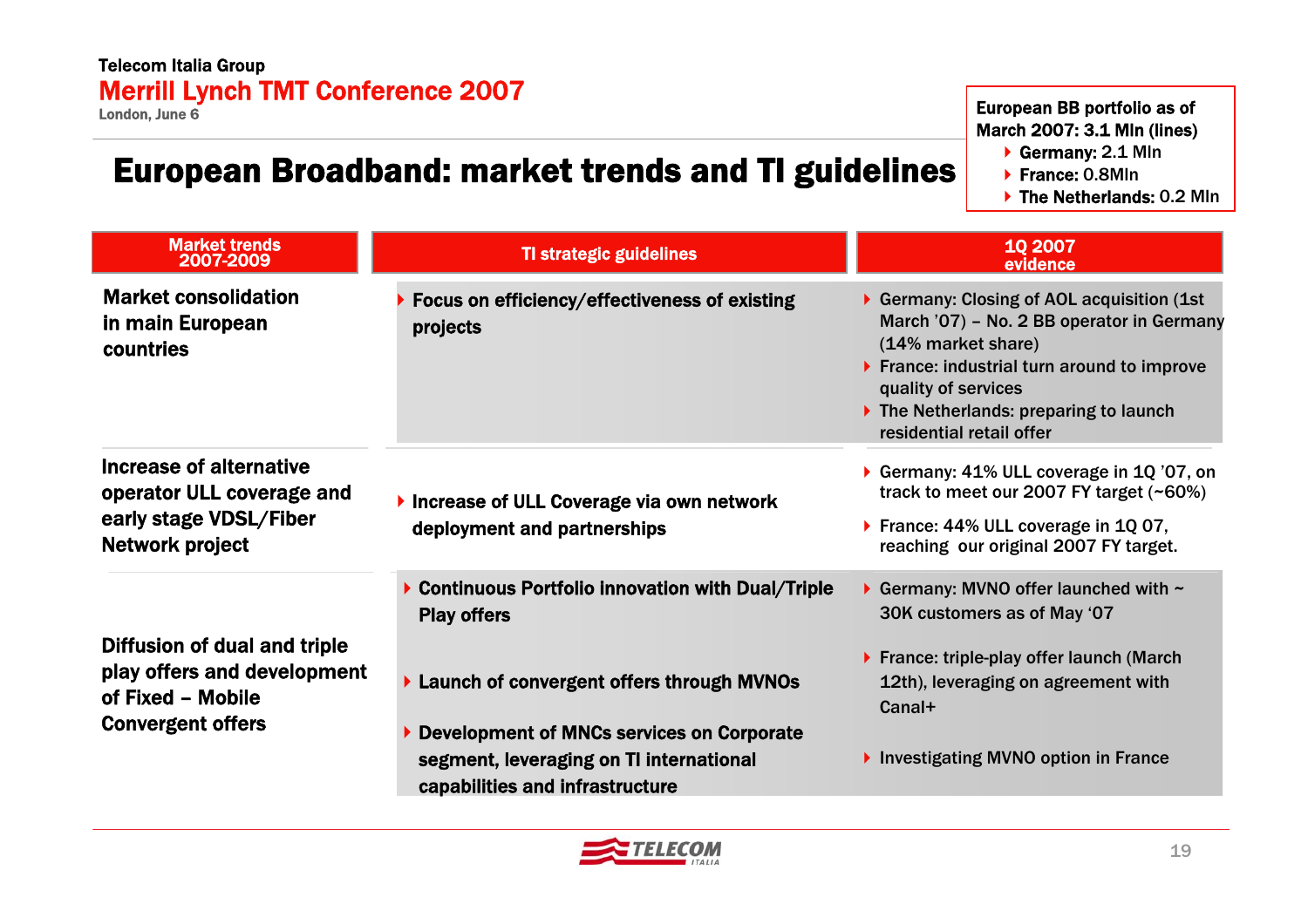# Launch of 3play and 4play Offers in Europe





*Commercial launch: March 12th 2007*

*Commercial launch: April 26th 2007*

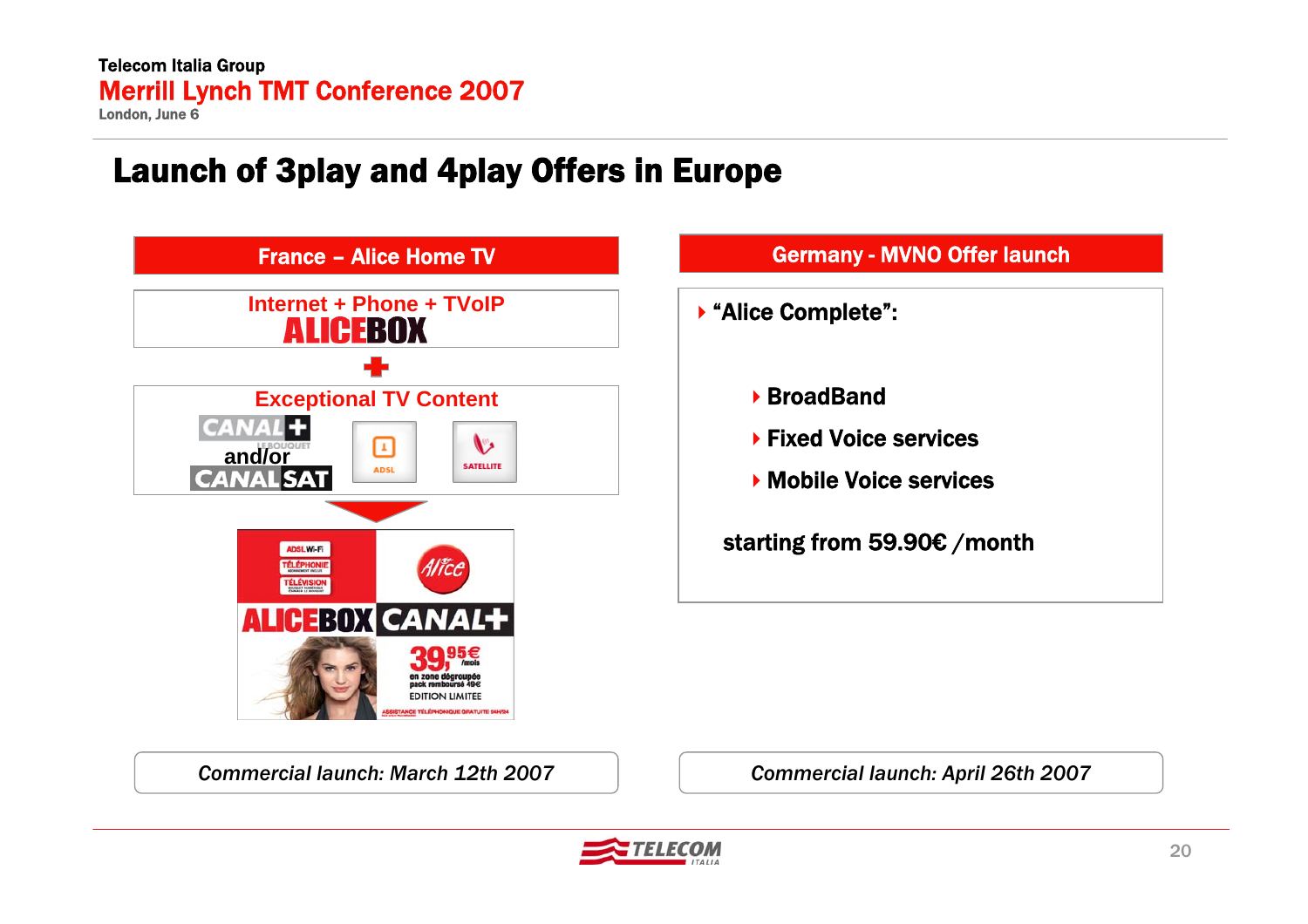

- ▶ Domestic Strategic Guidelines
- ▶ International Strategic Guidelines
	- European BroadBand
	- ▶ TIM Brasil
- ▶ 2007 Targets

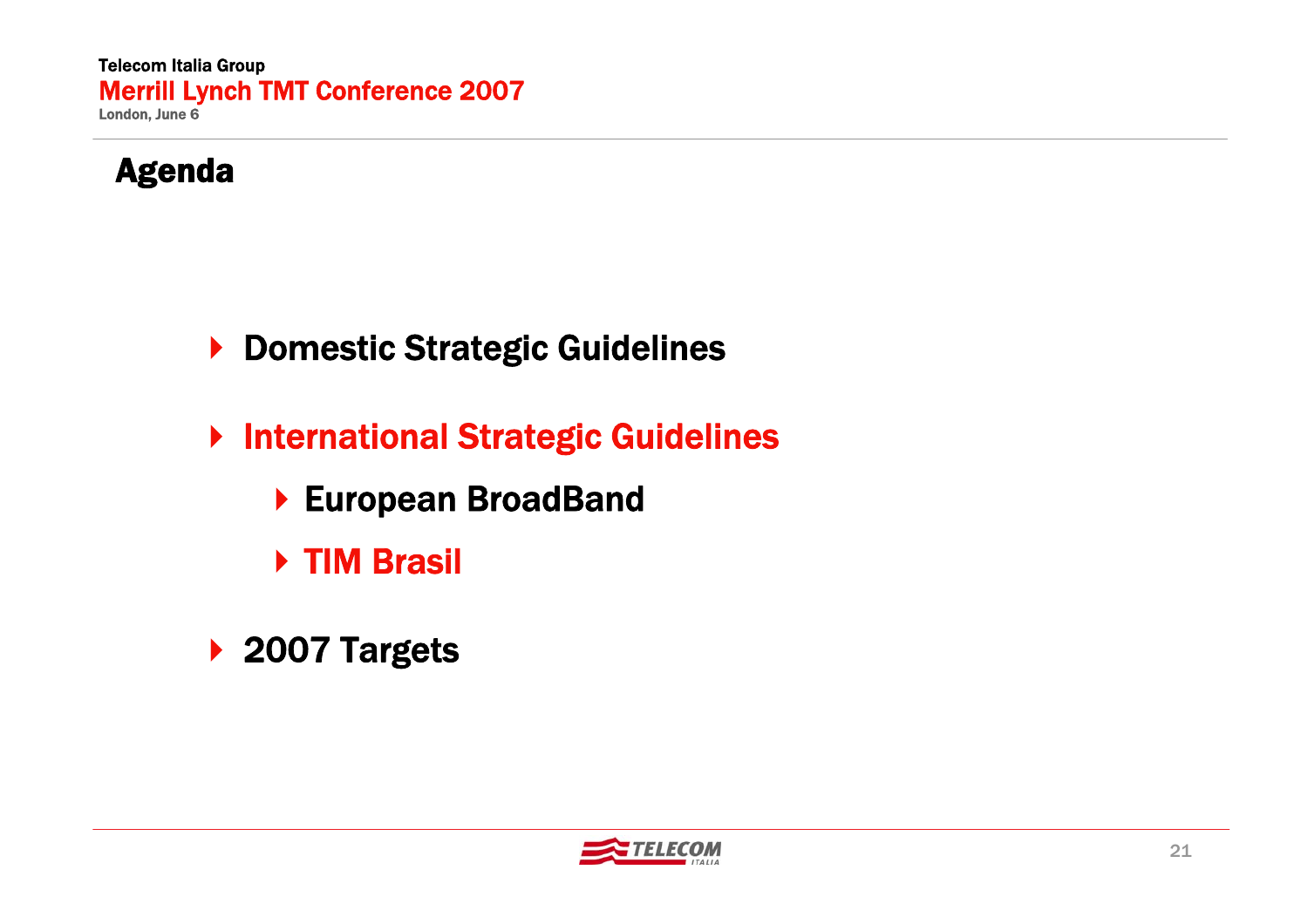# TIM Brasil: market trends and TIM positioning

▶ TIM Brasil: Customer base as of March 2007: 26.3 Mln lines $\blacktriangleright$  Market share: 25.8%

| <b>Market trends</b><br>2007-2009                              | TIM Brasil focused on community & convenience,<br>integration & innovation                           | 10 2007<br>evidence                                                                                                      |  |
|----------------------------------------------------------------|------------------------------------------------------------------------------------------------------|--------------------------------------------------------------------------------------------------------------------------|--|
|                                                                | ▶ Consolidate high-end positioning in both consumer<br>and business segments                         | Leading share in net adds: 40.1%<br>Improved mix: 21.6% postpaid (+1pp yoy)<br>n.1 in Business segment: +50.3% lines yoy |  |
| <b>Mobile residual</b><br>market is in lower<br>income classes | Increase profitability via efficiencies on mobile fixed<br><b>costs</b>                              | EBITDA organic growth: +48.7% yoy<br>EBITDA mg: 24.5% (+2.9pp yoy)                                                       |  |
|                                                                | Sustain profitable growth by developing new business<br>model oriented to low-ARPU segments          | Launch by year end                                                                                                       |  |
|                                                                |                                                                                                      |                                                                                                                          |  |
| Tic market starts to<br>move towards                           | Offer convergent solutions to safeguard mobile<br>leadership                                         | TIM Casa: first homezone offer in Brazil<br>▶ Launched in Q4 06<br>Reached >400K clients in Q1 07                        |  |
| convergence                                                    | $\blacktriangleright$ Exploit opportunity to capture additional revenue<br>streams from fixed market | Homezone offer now extended to<br>corporate segment                                                                      |  |

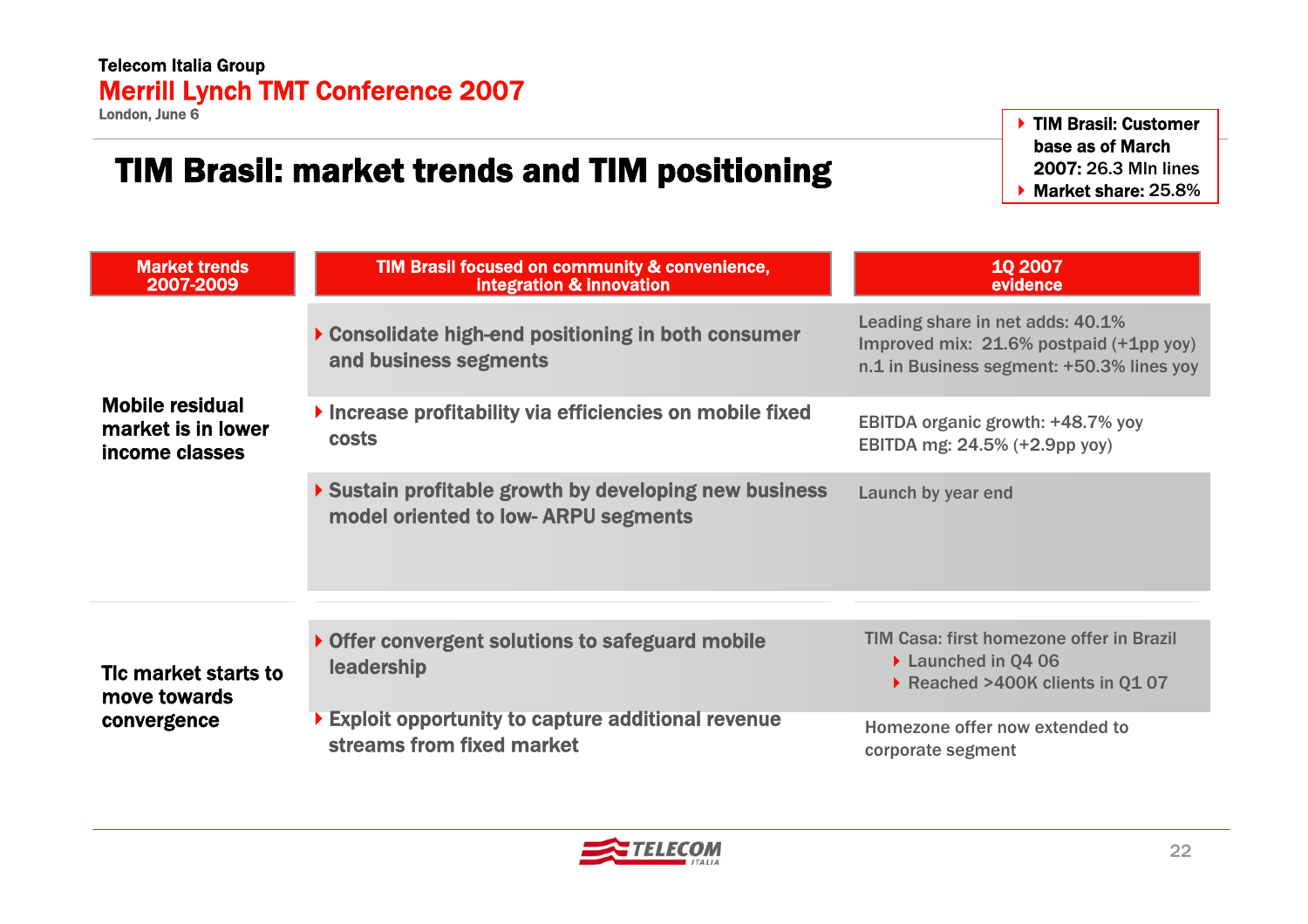### TIM Brasil: achievements leverage on…



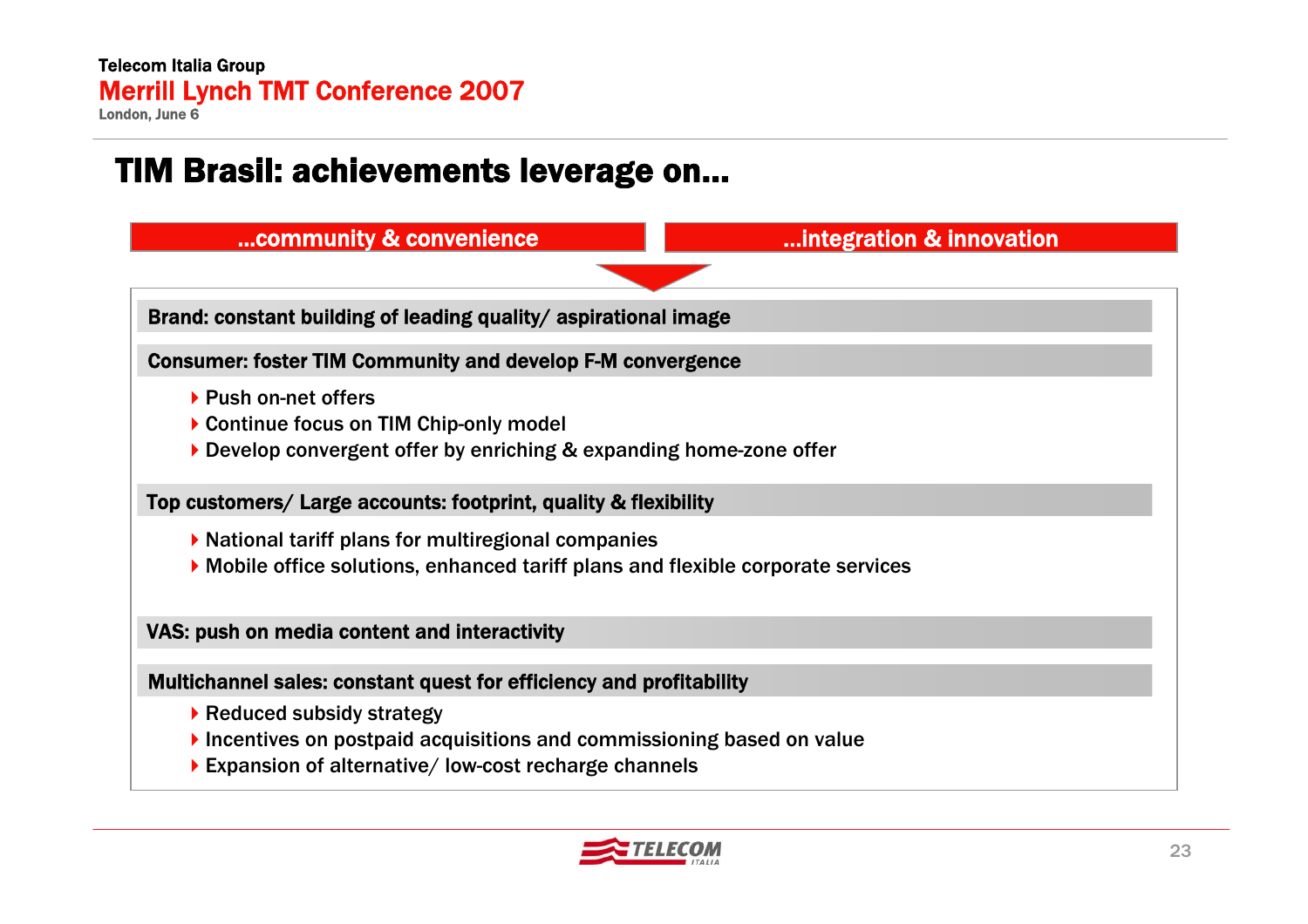

- ▶ Domestic Strategic Guidelines
- ▶ International Strategic Guidelines
	- European BroadBand
	- ▶ TIM Brasil
- ▶ 2007 Targets